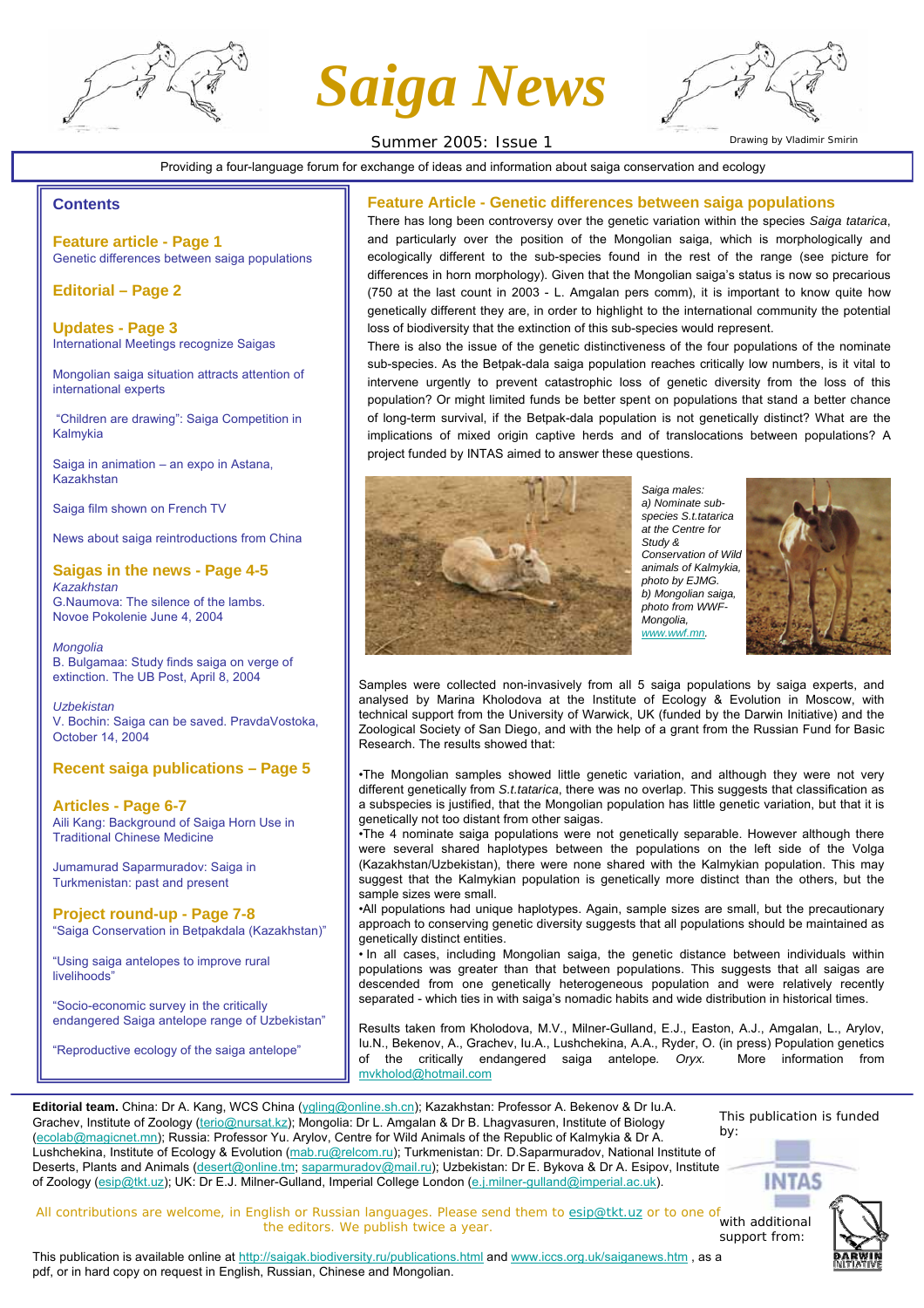# **Editorial Editorial**

| Welcome to the first issue of Saiga News, the new six-monthly e-bulletin for all who are interested in the |
|------------------------------------------------------------------------------------------------------------|
| conservation of the saiga antelope. We are serving a wide constituency, from people who are                |
| working on the ground in saiga conservation and are interested to know what is going on in other           |
| countries and internationally, to those who attend international forums and need up-to-date                |
| information about conservation work. Our aim is to provide reliable, objective information to all          |
| who need it, and to do this in four languages (English, Russian, Mongolian, Chinese), to ensure            |
| that noone is disenfranchised through language barriers.                                                   |

- We cannot succeed without support from all who care about saigas. Please send us any information that you think would be useful to share with others, whether it be press cuttings or updates on your own work. Please pass on to us the contact details of anyone who you think would like to receive *Saiga News*, and share it with your friends and colleagues.
- We are a group of volunteers and have no designated funding for this publication beyond the first four issues. A small amount of funding would make a big difference to our operations, enabling us to spend more time on this work, make the newsletter self-sustaining, and print additional copies for distribution in the range states. If you are able, please subscribe to Saiga News, to help us in our work. The form is below.

*The Editorial Team* Contact: Elena Bykova esip@tkt.uz

## **SUBSCRIPTION TO** *SAIGA NEWS*

*Suggested amount for one year (2 issues): £10 (US\$20) per individual reader, £50 (\$100) per institution. Please pay what you feel is reasonable and affordable. Subscribers will be acknowledged in a forthcoming issue.*

I enclose a cheque or bank draft for ....................... made out to Imperial College, as a subscription to Saiga News

for ............................... issues.

I would like to receive Saiga News in the following format (please tick):

 $\Box$  E-mailed to me in pdf format

- $\Box$  Notification of publication by e-mail, with a weblink
- □ Paper version in the post

Name:

Postal Address:

E-mail address:

Please send this slip with your payment to: E.J. Milner-Gulland, Division of Biology, Imperial College London, Manor House, Silwood Park, Ascot, SL5 7PY, UK. e.j.milner-gulland@imperial.ac.uk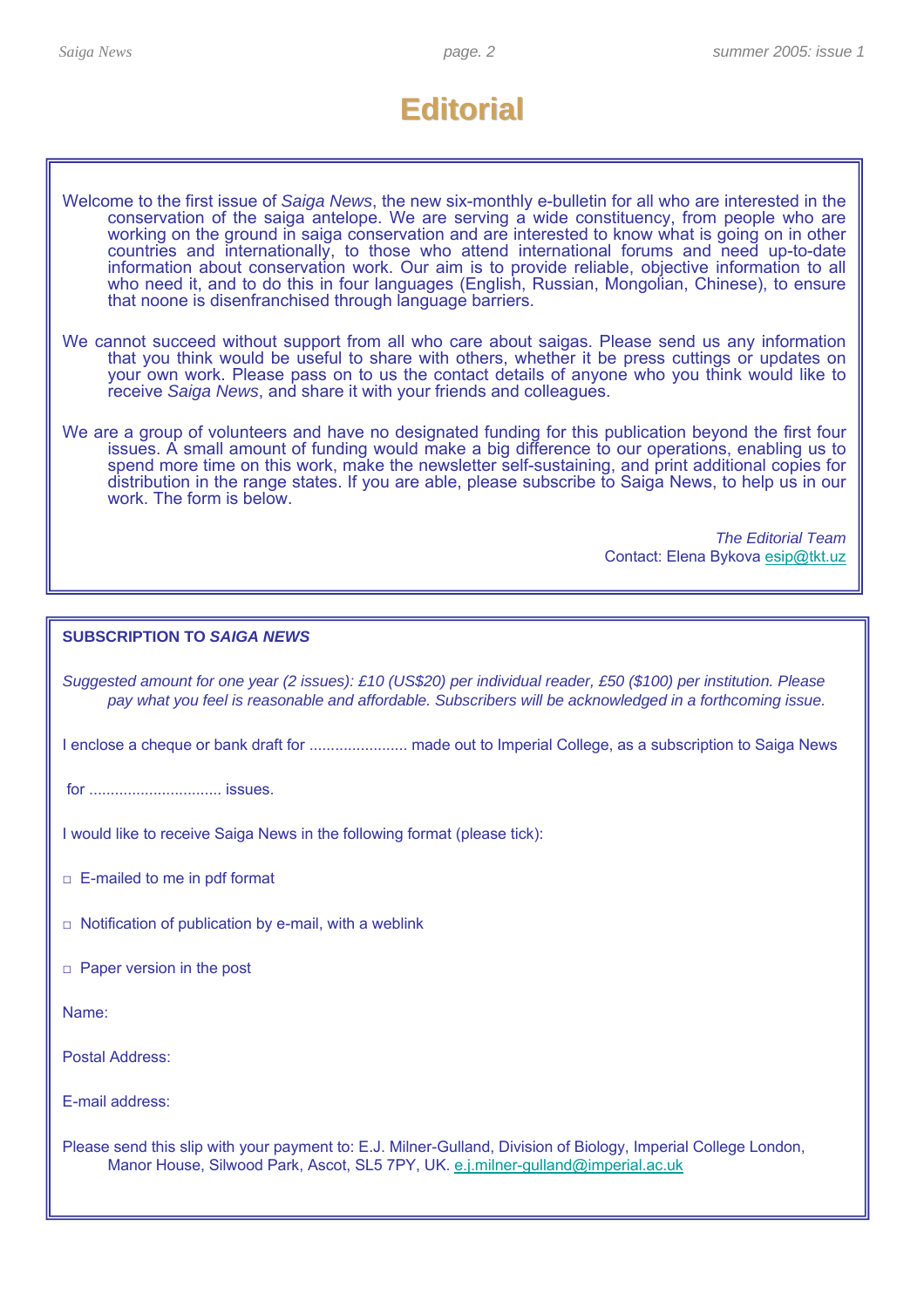## **Updates Updates** *INTERNATIONAL AND REGIONAL*

#### **International Meetings recognize Saigas**

Saigas were on the agenda both at the 13th Conference of the Parties to CITES in October 2004 and at the World Conservation Congress in November 2004. In both cases, resolutions were passed urging all stakeholders to work together to halt the decline in saiga populations. WCC resolution: http://www.iucn.org/congress/members/adopted\_res\_and\_rec/REC/RECWCC3113%20-%20REC031E-Rev1%20Final.pdf CITES resolution: http://www.cites.org/eng/dec/valid13/13-27\_35.shtml

**Convention on International Trade in**<br>Endangered Species of Wild Fauna and Flora



## **Situation with the Mongolian saiga attracted attention of international experts: meeting in Ulaanbaatar, October 2004**

The meeting on the Mongolian saiga (*Saiga tatarica mongolica*) was organized by the WWF Mongolian Program Office and the Mongolian Academy of Sciences. This was a timely meeting at which the dire status of the Mongolian saiga was outlined. In recent years, conservation intervention by WWF-Mongolia and colleagues has had substantial success; in 2002 the population had reached a peak of around 5000 animals, and local people had been engaged by a benefit-sharing project funded by WWF's Large Herbivore Initiative. However funding ceased, and a series of bad winters combined with poaching reduced numbers to around 750 in spring 2004. The meeting was very concerned about the effect that another bad winter in 2004/5 might have on the population, and policy recommendations were dominated by suggestions for actions to mitigate the effects of bad weather, as well as continuing to enlist the support of local people for saiga conservation.

Presentations were given by members of the UK Darwin Initiative supported project "Using saiga antelope conservation to improve rural livelihoods" on their work in Kalmykia and Kazakhstan, strengthening conservation capacity and raising public awareness. Information was also given about the successful captive breeding facility that exists in Kalmykia, and it was suggested that there might be a strong case for collaborating to set up a similar facility in Mongolia.

The Mongolian saiga has been too long neglected by international conservation bodies, and this needs to change if this sub-species is not to be lost. It was agreed that awareness could be raised by ensuring that Mongolia was included in the Memorandum of mutual understanding concerning conservation, restoration and sustainable use of an the Saiga antelope (*Saiga tatarica tatarica*) to be signed under the CMS, and in the action plan for saiga conservation drawn up in Elista in 2002. For more information see:

http://www.wwf.mn/documents/Recommendation%20from%20International%20Saiga%20Workshop.pdf



*"Take care of the Steppe" by Nadezhda Gorayeva, age 14.*

## **"Children are drawing": Saiga Competition in Kalmykia**

A children's art competition was held in Kalmykia over the summer of 2004. The competition attracted more than 100 entries from all over the Republic, but particularly from the districts where saigas can still be found. The competition was supported by UNESCO's Man And Biosphere programme, the People's Trust for Endangered Species and the Darwin Initiative.



*"Saiga" by Bulgun Badma-Garyaeva, aged 10*

#### **Saiga in animation – an expo in Astana, Kazakhstan**

An exhibition of the results of the contest for the best scenario of animated cartoons about saiga was held in Astana (Kazakhstan) on 22nd-26th November 2004. The contest organized by People and Nature (Germany) and Asia Art+ (Kazakhstan) included seven creative groups from Almaty, Chimkent, Kyzyl Orda, Semipalatinsk, Novosibirsk. The winner was the scenario of the Chimgan studio ZHEBE. The contest was conducted within the project SaigaArt headed by the German ecologist Martin Lenk. The project was sponsored by Shell Kazakhstan, Global Fund of Nature (Germany) and NABU (Germany). The animated cartoon is to be filmed in 2005.

#### **Saiga film shown on French TV**

A film crew from Marathon Productions accompanied a team of saiga biologists on their expeditions last year, filming their work in Kazakhstan and Kalmykia. The researchers were working on a collaborative research project funded by the UK's Darwin Initiative and INTAS. The resulting film, "Aline and the saigas" was a finalist at the 15th International Wildlife Film Festival" held in Albert, France, on 18th-20th March 2005. The film received a jury commendation in the "Prix de la Publique" category, for being among the top three most popular films at the festival as voted by the public. The film was shown on Canal+, a French network, in December 2004. See

http://www.marathon.fr/detailcat.php?IDFICHE=313&CODELANGUE=UK&IDCAT=9 for more details about the film.



### **Saiga reintroduction in China**

The Chinese State Forestry Administration has decided to reintroduce saigas again. The first reintroduction was conducted in 1987 in both Xinjiang and Gansu provinces. Xinjiang is the province that has historical records of saiga population in the wild, while Gansu is the only province that keeps a small captive population in China for over ten years. There is no clear schedule for the reintroduction as yet, but both provinces are working towards it.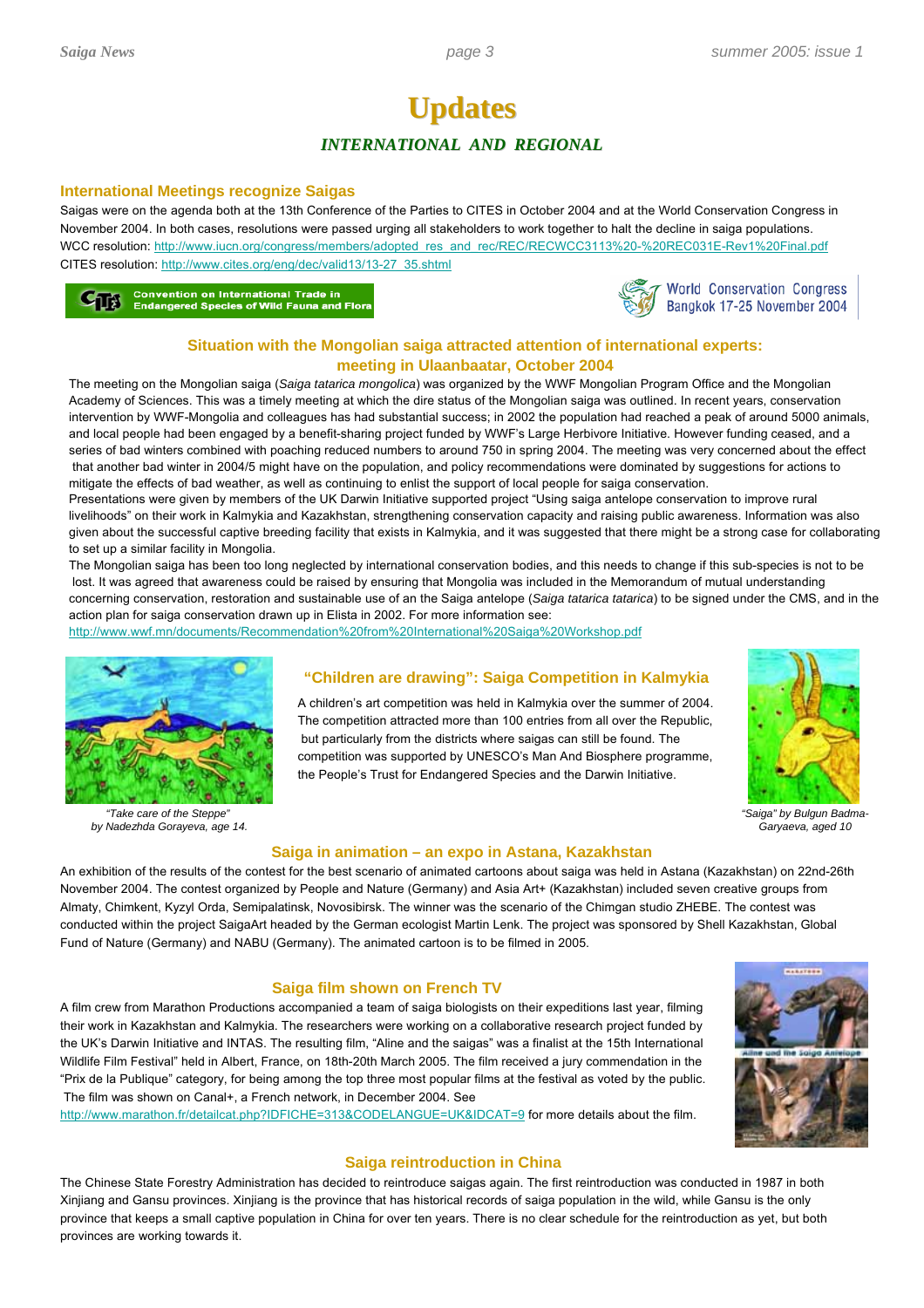## **Saigas in the news Saigas in the news** *KAZAKHSTAN \* MONGOLIA*

*Novoe Pokolenie, June 4, 2004*

#### **The silence of the lambs**

Kazakhstan marks another Day of Nature Protection with a sad event: saiga, one of the symbols of our steppes, is on the brink of extinction. Only ten years ago the numbers of the local population of these graceful divine creatures reached a million. Today, a miserable 2% of this number – less than 20.000 individuals -- remain of the innumerable herds. The cause is the total genocide of saigas because of their main decoration - horns with miraculous medicinal properties. Annually, tons of saiga horns are shipped to China for the demands of traditional medicine there despite the prohibition of saiga hunt passed in 1998.

For centuries this species has been the object of hunting. But hunting did not threaten the existence of saigas. In 1959, the commercial hunt of saigas began in the country. In some years the number of the hunted saigas reached 500.000. In 1993, the legal export of horns reached the peak of 60 tons. But even this commercial hunt did not pose a threat for this animal, while the state (then the Soviet power) strictly controlled hunting on the basis of scientific data and did not allow the poachers get out of control.



With the collapse of the Soviet Union and the economic crisis, this balance of coexistence of man and animal was disturbed. People living in rural areas simply had nothing to eat: it was the time for people to be protected from societal collapse. Herds of saigas began to decline quickly, and, we repeat, a full prohibition on hunting saigas was imposed six years ago. Nevertheless, in 2001, 5000 kg of saiga horns, in 2002, 18,000 kg, and in the last year, 9000 kg were shipped to China. The above-stated figures of the export of saiga horns to China by "Ohotzooprom" [State hunting agency in Kazakhstan *edit*] are explained as the natural death of animals, confiscation of horns from poachers and old stocks, which for many years had been stored in warehouses. According to the Committee of Forestry and Hunt Farming, in the last year only 16 instances of saiga poaching were recorded, as well as confiscation of 116 dead bodies. In translating to the price of horns it is, perhaps, 9 kg, but not 9 tons at all. Probably, not all instances of poaching are registered? As to storage of horns in warehouses, they have been empty for five years. The last storage of horns took place in 1998. In 1997, only about two tons of horns were exported.

In 1990-91, by order of the Minister of Ecology, Mr. Anatoly Dubitsky, during the operation *Saiga*, inspectors were found out to be engaged in poaching using motorcycles obtained from "Ohotzooprom". There was a case when about eight tons of horns were confiscated from one inspector. In 1988, a cooperative movement was initiated. Businessmen organized cooperative societies "Sinegorie" and "Rostok", which were engaged in stocking saiga horns. People exchanged one kg of horns for two packs of Indian tea or a liter of vodka. Thus, co-operatives stimulated poaching among the local population and sold the goods in Hong Kong and Singapore.

Since then little has changed. People continue to destroy saigas ruthlessly. If we calculate the price of saiga horns sold in the last three years at the price of 100 dollars for one kg, the price given by Chinese on the border, kopecks are earned – hardly more than three million dollars. From the beginning of reorganization in 1985 until 1998, 131 tons had been exported. The approximate sum of the income of the state is 13 million dollars. It is the price, which someone (in fact it is clear, that this someone is obviously not peasants, exchanging expensive goods for tea and soap) has estimated the whole species of fauna. Of course, not thirty pieces of silver, but nevertheless...

#### By Galina Naumova

Full story from http://saigak.biodiversity.ru/publications/naum1.html

#### *The UB Post, April 2004*

#### **Study finds saiga on verge of extinction**

According to a recent study by WWF-Mongolia (WWFM), the population of saiga antelope (*Saiga tatarica mongolica*) in the country has been reduced to 750. The census providing the information for this report was taken in December 2003. Only four years ago, an official census counted 5,200 of the animals.

WWFM specialist Yu. Onon stated that the decline in saiga is a direct result of poaching. An illegal market for saiga antlers exists, supported by a network of poachers and smugglers.

The organization has tracked down and spoken with several poachers in the course of their investigation. The procedure for hunting saiga has been reported as follows: the animals are pursued by automobile and hit, and then the antlers are cut off with an axe while the animal is still alive. The hunters do not utilize any other parts of the animal. Rather than processing the saiga for meat, the poachers leave the injured animals to bleed to death. Generally the hunters would prefer not to harvest the antlers while the antelope are alive. The market conditions make it impossible to do otherwise. The Chinese buyers pay much more for antlers of this sort - they contain more blood than those taken from dead antelope. An official source put the market price of a single antler at Tugrik 20,000-30,000 [18-27 dollars *edit*].

The WWFM census covered an area of over 2,860 km where saiga have traditionally roamed. The researchers were able to confirm that the area had maintained no major damages to the environment, nor had there been any significant deviation in natural conditions or temperature. The research sufficiently established that the reduction in population was directly related to human activity. The extent of poaching activity had, until then, been grossly underestimated. Onon implored locals to get involved in the protection effort. He also pushed for stricter legal measures against poaching. "By law, an individual arrested for hunting rare animals incurs a fine of Tg 20,000-50,000 [18-45 dollars *edit*] while organizations found guilty are subject to fines of up to Tg 250,000 [220 dollars *edit]*," he stated. "Although this law should be upheld very seriously a criminal can, in reality, quite easily evade criminal responsibility." WWFM representatives beseeched the authorities to tackle the matter in earnest. "We believe that the government must adopt a concrete stance before the saiga antelope is driven to extinction."

By B. Bulgamaa Full story from http://www.saigak.biodiversity.ru/eng/publications/ub\_post.html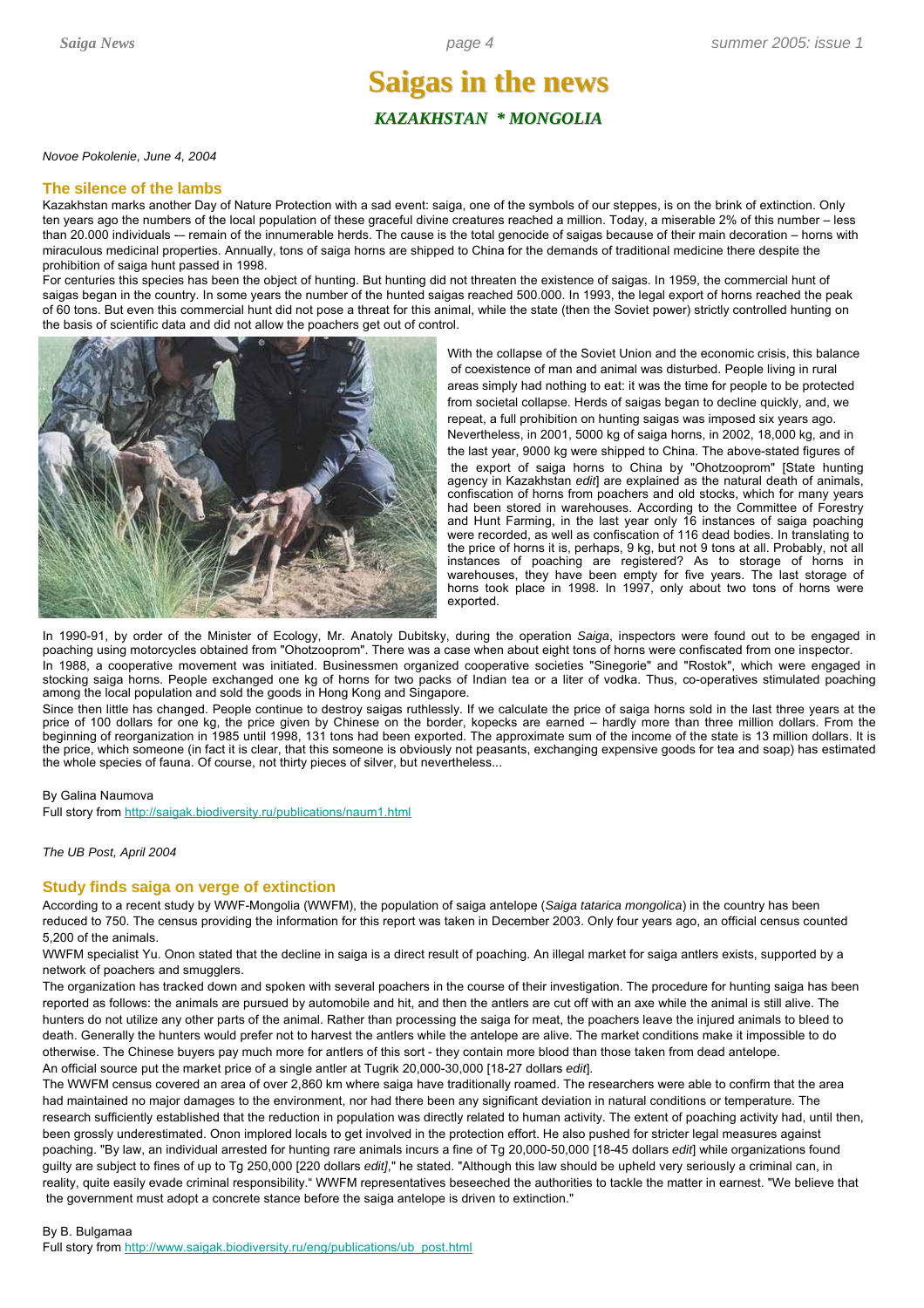## **Saigas in the news Saigas in the news** *UZBEKISTAN*

#### *Pravda Vostoka, 20 November 2004*

#### **Saiga can be saved**

The saiga population suffered loss as a result of human activities when in 1972 the Kungrad-Beiney railroad was built. A new damage to saigas took place in 1975, when builders laid gas pipes 1060 mm in diameter along the dugout trench. The pipes were welded to become as long as 20-40 km. Before being placed into the trench, they became a barrier on the migratory route of the animals. Saigas were afraid to cross this obstacle. On his way 120 km to the north from Urga, Dr. O. P. Bogdanov counted about 1000 dead bodies of males at that time at that time.

For the present-day generation of saigas the railroad is no obstacle, nor is the road crossing Ustyurt along the railroad. But these animals are faced with a more horrible scourge: stations have been built along the Kungrad-Beiney railroad, around which villages have emerged. Poachers from these villages hunt saigas all the year round.



*TV relay station in Eastern chink of Ustiurt, Uzbekistan (left);*

*Transnational high way building, Kungrad-Beineu site (right).*

*Photo by Alexander Esipov*



Poachers can be divided into three categories: the first category comprises people shooting saigas to feed their families and to sell meat. Saiga meat is sold in Kazakhstan for 2000-2500 tenge [about 15-20 dollars *edit*]. Meat is openly sold in trains going to Kazakhstan at the price of 1000 soums [about 1 dollar *edit*] for 1 kg. The second category comprises poachers killing these animals for horns, which are sold in China. The horns of three males reach one kg, which yields USD300 to USD350. The third category consists of high-ranking officials, for whom hunting is entertainment. The hunters use high-speed jeeps and are accompanied by a gamekeeper and policemen.

Among the poachers there are many unemployed. By the most conservative estimate the poachers killed 80.000 saigas in the period of 32 years (1972-2004).

The first noted case of imprisonment took place in November 1983. More than 10 poachers of saigas were convicted in 1990-1999. Currently, an operative group of State Committee for Nature Protection of the Republic of Karakalpakstan, Ustiurt, is engaged in revealing of poachers. The head of this group is Begdulla Utepbergenov. The group comprises an inspector and two non-staff workers.

The decree of the Cabinet of Ministers of the Republic of Karakalpakstan No 311/12 of 29 November 1991 enabled the establishment of the Saigachiy reserve (zakaznik) on the Ustiurt Plateau with an area of 1 million hectares. The State Committee for Nature Protection of the Republic of Karakalpakstan supervises this zakaznik. However, in fact there is no such zakaznik; nothing is done for its proper functioning. Ironically, saigas are shot by poachers in the area allocated by the government all the year round.

It is important to understand that poaching and indifference are a great force. Only the power of joint knowledge and efforts of scientists, vigor of NGOs and mass media can oppose it. It is necessary to urgently establish a taskforce inspection on the basis of the Ustiurt group. Apart from protection of saigas, this renewed inspection will engage in nature-protection activities with the purpose of conserving rare and vanishing mammals and birds. Relict and endemic plants of Ustiurt will be protected.

#### By Valentin Bochin

Full story from http://pv.uz/?inc=5&news=197 and http://kungrad.narod.ru/4/s.htm

## **Recent saiga publications Recent saiga publications**

D.Kugultinov, G.Kukareka. 2004. "V kolybele kovylei" [In a cradle of feather grass]. Elista. 36 pp. The book can be requested from the Centre for Wild Animals of the Republic of Kalmykia: 36 Tchkalov str., 358000, Elista, Russian Federation.

"The saiga antelope - teetering on the brink but still cause for hope." (2004) Y. Arylov, V. Badmaev, A. Bekenov, J. Chimeg, A. Entwistle, Y.A. Grachev, B. Lhagvasuren, A. Lushchekina, D. Mallon, E.J. Milner-Gulland, V. Ukrainsky. Oryx 38, 250-251.

"Pravo na zhizn…" [The right to a life...] (2005) E. Kreuzberg-Mukhina. Stepnoi Bulletin 17, 10-13.

"Sostoyznie populyacyi saigaka v Kazakhstane v 2004 godu" [The status of the saiga population in Kazakhstan in 2004] (2005) Iu.A. Grachev, A.B. Bekenov. Stepnoi Bulletin 17, 15-16.

"Mezhdunarodnye soveschaniya po ohrane dzerena i saigaka" [International meetings on conservation of the Mongolian gazelle and Saiga antelope]. (2005) Kiriluk V., Lushchekina A. Stepnoi Bulletin 17, 17-19.



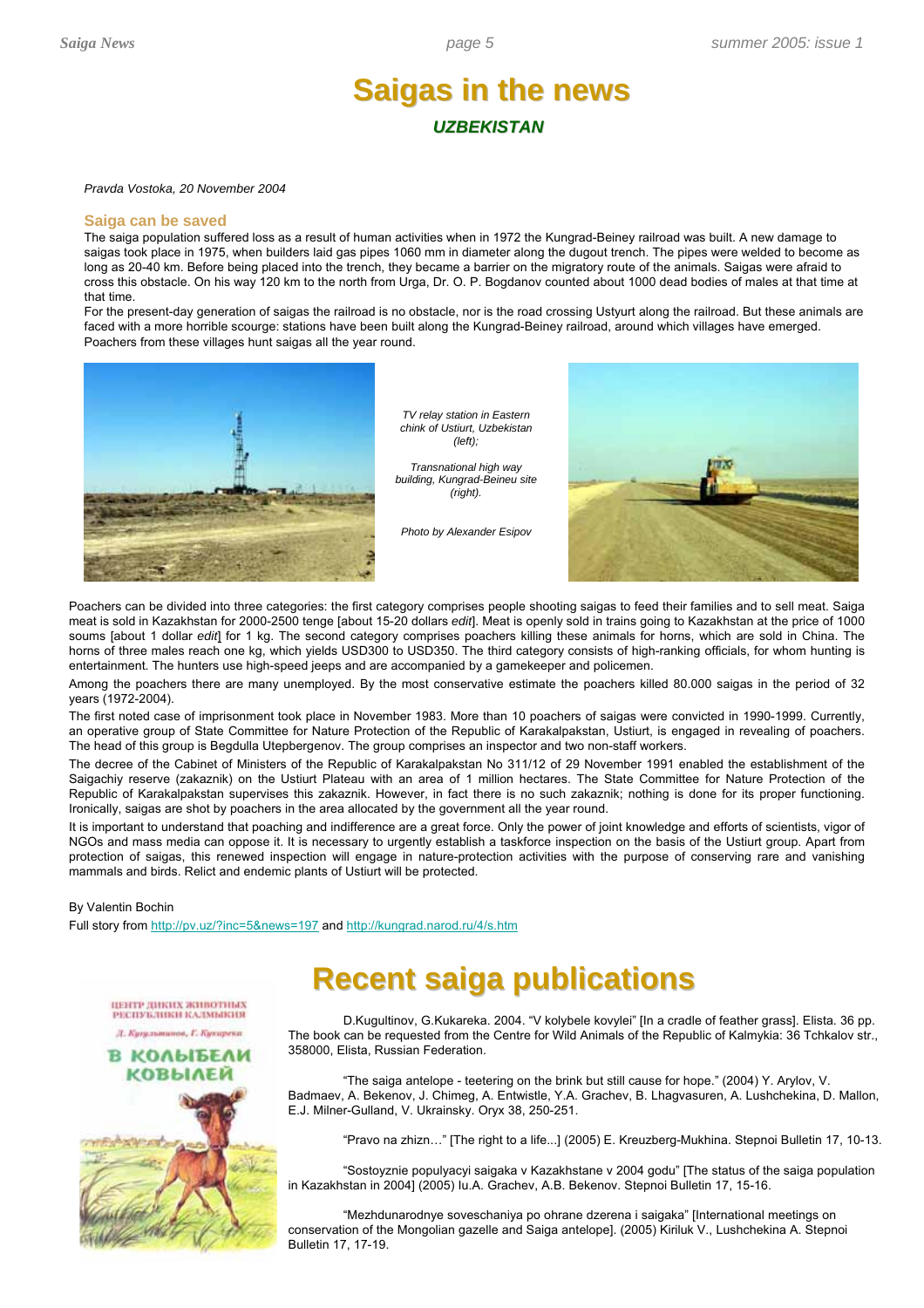

## **Background of Saiga Horn Use in Traditional Chinese Medicine**  *Aili Kang, WCS China Programme*

#### *These horns not only make the saiga become a famous species in TCM, but also lead it into the lists of endangered animals of IUCN and CITES*

#### **Saiga horn in TCM**

The popular name of saiga horn in Chinese is '*Lin Yan Jiao*' and the pharmaceutical name is Cornu Antelopis. It is as famous and valuable as musk, pilose antler and rhino horn, the four most-renowned animal medicine materials in traditional Chinese medicine (TCM thereafter). The text record of using '*Lin Yan Jiao*' may trace back to the 'Shengnong Bencao' (Divine Husbandman's Classic of the Materia Medica) 2000 years ago.

In TCM, the properties of saiga horn are identified as salty and cold. From 1990 to 2004, we collected 161 papers on saiga horn research in TCM, among which 63 papers refer to clinic tests. They show that the saiga horn can be used for treatment of 1) high fever, especially caused by virus infections; 2) childhood convulsions due to high fever, 3) epilepsy, 4) some kinds of hypertension due to ascendant liver yang, 5) cerebral hemorrhage or other brain disease, 6) asthma and other tracheitis of children, among other conditions.

According to those papers, more than 30 TCM prescriptions 40 kinds of traditional medicine or patent medicine contain saiga horn. In 'New-Edited Chinese Patent Medicine' (Song and Guo 2002), saiga horn is the main component of 18 kinds of medicines for detoxification, cold treatment and lung disease.

In addition to medicine, people can use horns directly, cut them into powder or slices, and boil them in water. This decoction can either be taken together with other decoctions or separately. In our collection, 30 papers discussed direct use of the horn for illness, esp. for cold or high fire.

#### **Substitutes for saiga horn**

In China, there are 6 species in subfamily antilopinae, including the Tibetan antelope (*Pantholops hodgsoni*), Tibetan gazelle (*Procapra picticaudata*), Przewalski's Gazelle (*Procapra przewalskii*), Goitered gazelle (*Gazella subgutturosa*), Mongolian Gazelle (*Procapra gutturosa*) and Saiga antelope (*Saiga tatarica*). All of their horns can be called '*Ling Yang Jiao*'. Based on comparison between the '*Ling Yang Jiao*'-producing area mentioned in historical references and the historical distribution of the saiga population, Zang (1990) suggested that '*Ling Yang Jiao'* referred in TCM may relate to more than one species.

Given that saigas have disappeared from China, but are in high demand for TCM, the State Health Department has, since 1978, asked local institutes to conduct research on horns from Goitered gazelles and Mongolian gazelles as substitutes (reviewed by Xu 2003). The potential substitutes include horns of Mongolian gazelle, Angora goat (*Capra hircus*), Tibetan antelope, Goitered gazelle, sheep (*Ovis aries*) and water buffalo, some of which are also endangered through overhunting. Some researchers even tried to use Angora goat hooves in place of saiga horns. The earliest report on Mongolian gazelles as substitutes was published in 1963 (Qu 1963).

Most past research focused on component analysis and comparison. There is a lack of wide clinical tests on the effectiveness of these substitutes, and little interest in developing medicines from them. TCM practitioners have little knowledge of the endangered status of the wild saiga antelope population. Therefore, the application of substitutes has not yet developed.



*The cut saiga's horns with fragment of the skull. Photo by Alexander Esipov*

#### **Conservation efforts of the Chinese government**

In order to protect TCM resources, the State department of PRC enacted "Regulation for Wild Medicine Resource Protection" in 1987 and listed Saiga antelope as a highest-rank protected species. The 'Law of Wild Animal Protection of PRC' was announced in 1988, in which saiga is also a Class I protected species. In 1987, the State Administration of Traditional Medicine of PRC and State Forestry Administration built a breeding center and launched a reintroduction project (see the Updates section, page 2).

#### **Conservation Challenge**

The endangered status of the saiga antelope is a challenge both for wildlife conservation and TCM. No one would like to see '*Ling yang jiao*' following rhino horn in disappearing from TCM. Meanwhile, sustainable use of wild resources is an important concept of both conservation and TCM. It is vital for conservationists and TCM scientists and practitioners to enhance communication at this critical period. Cooperation will be helpful in recovering the wild population of saiga antelope in its range area and developing substitutes for use in TCM, reintroduction and improving public awareness in China.

More information from ygling@online.sh.cn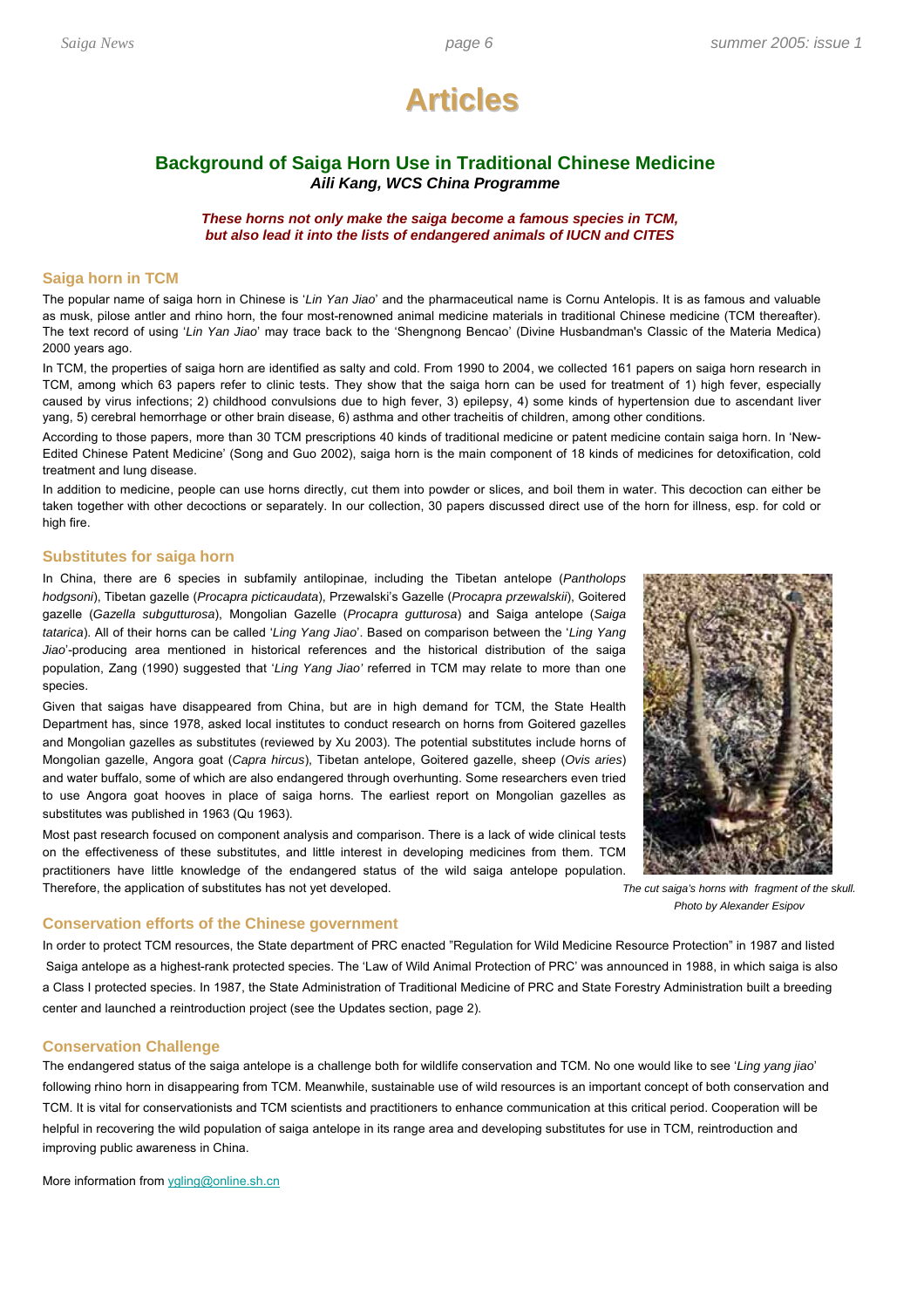# **Articles Articles**

## **Saiga in Turkmenistan: past and present**

*Jumamurad Saparmuradov*

National Institute of Deserts, Plants and Animals of Ministry for Nature Protection, Turkmenistan

In Turkmenistan, Saiga (*Saiga tatarica tatarica*) inhabits the northern and north-western part of the country, mainly around the Kara-Bogaz-Gol bay, in South Ustyurt, and Sarykamish. Nowadays saigas mostly overwinter in Turkmenistan, with migration triggered by weather conditions. During severe winters with thick snow cover the animals migrate southward from Kazakhstan for over-wintering. Thus saigas from the Ustyurt population can be found in Turkmenistan.

In XVII-XIX centuries saigas were spread over the South Ustyurt plateau. At that time the southern border of their habitat ran from the southeastern part of the Kara-Bogaz-Gol bay to the midstream of the Amudarya river, north of Turkmentabad (earlier Charchzhou). But later, because of habitat changes and population reductions saigas could not be found in Turkmenistan for several decades during the first half of XX century.

During the severe winter of 1946-1947 with thick snow cover, a mass migration of the animals to Turkmenistan was observed. Most of them penetrated into the south-western part of the Karakums, single animals being observed even in the foothills of the West and Central Kopetdag. Starting in the mid-1950s, saiga has more or less regularly penetrated into the north-western part of Turkmenistan during its winter migrations. A small number of saigas reproduce near the Kara-Bogaz-Gol bay and the area adjacent to the Turkmen-Kazakh border. The size of the over-wintering saiga population in Turkmenistan depends on the total size of the Ustyurt population, as well as weather and forage conditions in the winter period. Some years, the number of saigas wintering in the north-western part of the country reaches 25,000 or more animals. In the winter of 1965-66 more than 40,000 saigas were counted there. In summer 1984, a record-breaking number of saigas, almost 30,000 animals, stayed in Turkmenistan. In the last few years, the saiga population wintering in our country has significantly decreased, as in the rest of its range, and does not exceed 2,000-3,000 animals. Some years they do not migrate to Turkmenistan at all. Some activities are underway in Turkmenistan in order to protect saiga. As an endangered species, saiga has been included in the Red Data Book, and hunting for this species is prohibited everywhere. Part of its winter habitat is protected by the Kaplankyr State Nature Reserve and its sanctuaries. It is planned to establish an Ustyurt sanctuary near the border with Kazakhstan, which would cover the main saiga habitats, both winter and summer, from the Kara-Bogaz-Gol bay to lake Sarykamish. More information from saparmuradov@mail.ru



# **Project round-up**



## **Saiga Conservation in Betpakdala (Kazakhstan)**

This project is funded by Frankfurt Zoological Society and implemented by the WWF Central Asian Programme. The project started in summer 2002 with the main goal of stopping the catastrophic decrease in the Betpak-dala saiga population. The objective of the project is conservation and restoration of saiga populations in Kazakhstan with the future possibility of sustainable use. It includes immediate measures to stop poaching in key populations in Kazakhstan, population monitoring, analysis of the seasonal distribution, migration routes etc, as a basis for practical conservation measures. For effective protection of the species and its habitat it is necessary to implement a system of ecological, legal and socio-economic measures.



We consider it to be very important to join all the efforts on saiga conservation  $-$  so 2 agreements were developed and signed by all the partners. One of the Agreements – NGO multilateral – was between WWF, FZS, Imperial College London and the Republican State Official Enterprise Okhotzooprom of the State Committee of Forestry and Game Management of the Ministry of Agriculture of the RK, Institute of Zoology of the Ministry of Education and Science of Republic of Kazakhstan and the Kazakh National Agrarian University of the ME & S of RK – representing the main national participants in the project. The second Agreement is bilateral – between WWF and the State Committee of Forestry and Game Management of the Ministry of Agriculture of the RK. According to these Agreements we regularly exchange information and try to balance our activities so as to make them complementary, in order to cover gaps in government funding with project funds.

From the very beginning the project included technical support for anti-poaching activities in the areas protecting key seasonal habitats of saiga.

*Saiga in summer. Photo by Yury Grachev*

We started with Andasaiskii sanctuary, which had been created long ago in the main wintering site of saiga. Further monitoring has shown that this area has lost its importance, and some saiga concentrations are registered now in other sites.

A detailed survey was conducted in the frame of the project, including a vehicle survey of saiga distribution in Betpakdala during different seasons; questionnaires on saiga observations, anonymous data on poaching, etc (this survey was complementary with the socio-economic study conducted by the Darwin Initiative project).

So, important areas of saiga winter and spring-summer concentrations were identified, and teams of rangers working in these areas received technical support for patrolling. Also we started to develop a system of educational programmes, lectures, work with children and local communities, preparation and publication of leaflets and posters. **Mobile group of rangers.** Photo by Victor Ukrainsky



One of the most important tools for saiga conservation is a system of protected areas, which can guarantee population sustainability. An Okhotzooprom team was appointed and funded by the Government of RK to develop proposals for creation of new protected areas in key saiga habitats, and they received some minor complementary support from our project. The practical implementation of these proposals for development of new PAs is one of our main goals. It is quite clear that today's situation, with a tendency to of saiga numbers to increase in Betpakdala, can't be considered the result of our project alone – but only of common efforts of all teams, and principally of the Government of Kazakhstan and its responsible bodies. For further details about this project contact opereladova@wwf.ru.